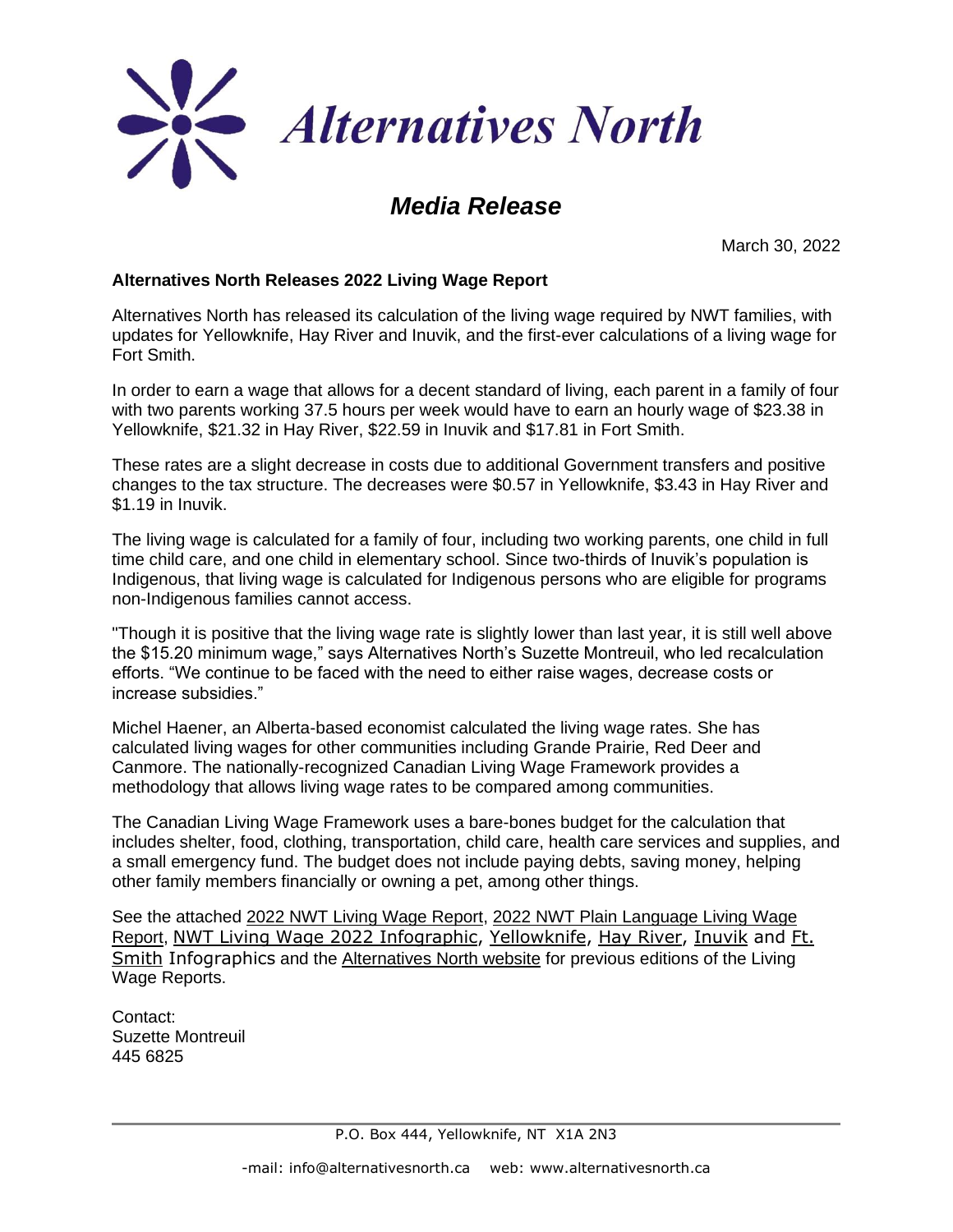# **2022 NWT LIVING WAGE**

Inuvik • Hay River • Fort Smith • Yellowknife

Living Wage is based on a bare-bones budget without the extras many of us take for granted. The budget includes food, clothing, rent, transportation, child care, health care, adult education, some household expenses, and a small emergency fund. Since 2019, a 37.5-hour work week has been assumed for NWT living wage calculations.

For a 2 parent, 2 child household, 2022 NWT Living Wage rates were estimated as:

- $\bullet$  \$22.59 in Inuvik;
- \$21.32 in Hay River;
- \$17.81 in Fort Smith; and
- \$23.28 in Yellowknife.

It is important to highlight that the Inuvik and Fort Smith estimate is based on an Indigenous family (the most common household demographic) that has access to child care and health benefit programs that non-indigenous families cannot access.

**Below are the 2022 Living Wage rates for a family of 2 parents and 2 children when both parents work full time (37.5 hours per week).**



# **What is Living Wage?**

*The hourly earnings required to cover basic expenses based on the actual costs of living in a specific community.*

## **What are the benefits?**

#### *Individuals & Families*

- $\checkmark$  Fewer Living in Poverty
- $\checkmark$  Fairer Compensation
- $\checkmark$  Better Health
- $\checkmark$  Better Quality of Life

#### *Community*

- $\checkmark$  Better Understanding of Local Living Costs
- $\checkmark$  More Civic Participation
- $\checkmark$  More Spending in the Local Economy

#### *Employers/Business*

- $\checkmark$  Better Labour Productivity
- Less Employee Turnover
- $\checkmark$  Less Absenteeism
- Better Customer Loyalty
- $\checkmark$  Better Corporate Image



## **March 2022**

Prepared by: M. Haener Consulting Services **www.** mhaener@telus.net **alternativesnorth.ca**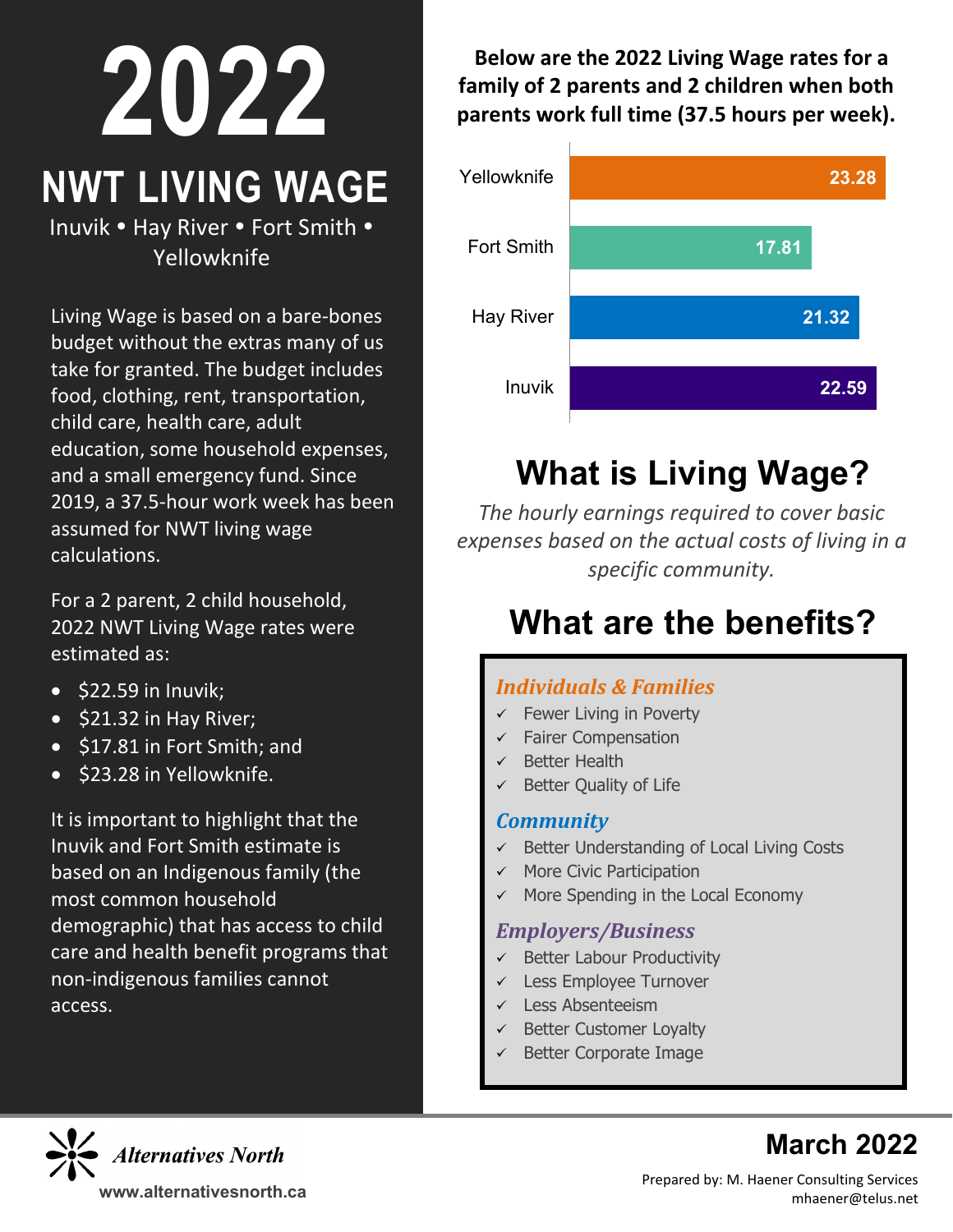## **How were the NWT's Living Wage rates calculated?**

The *Canadian Living Wage Framework* (CLWF) developed by Vibrant Communities Canada was used as a guide for the NWT 2022 Living Wage calculations.



### **Annual Expenses**

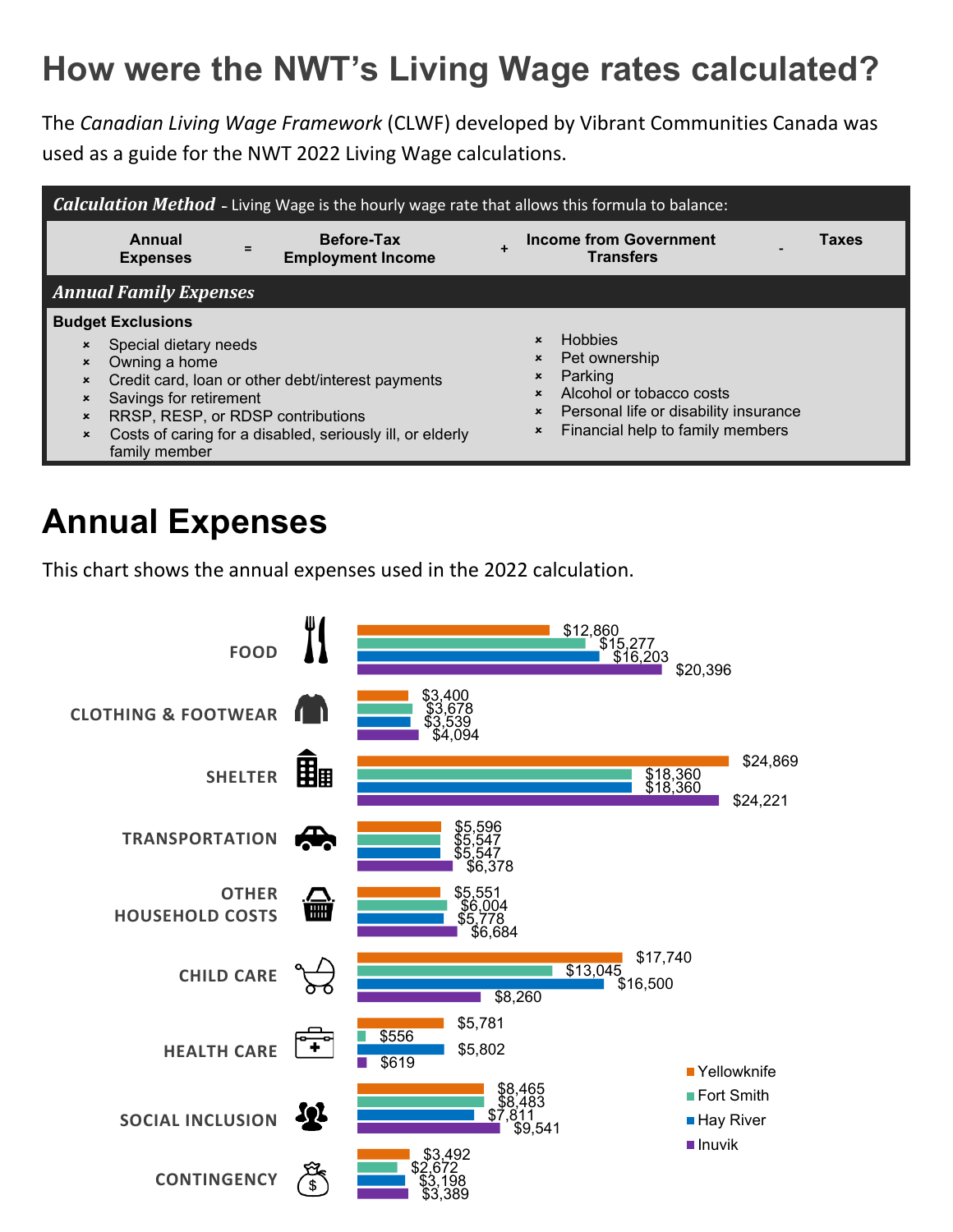# **2022 YELLOWKNIFE LIVING WAGE**

Living Wage is based on a barebones budget without the extras many of us take for granted. The budget includes food, clothing, rent, transportation, child care, health care, adult education, some household expenses, and a small emergency fund.

In 2015, 2017, and 2019, Yellowknife's Living Wage was calculated to be \$20.68, \$20.96, \$23.95, respectively. For 2022, Living Wage rate is \$23.28.

Compared to 2019, the Living Wage reference family— a couple family with 2 children— faces similar annual expenses but attains somewhat higher government transfers that offset the need for employment income.



## **per adult per hour**

is Yellowknife's 2022 Living Wage for a family of 2 parents working 37.5 hours per week and 2 children including self-funded health and dental expenses.

# **What is Living Wage?**

*It is the hourly earnings required to cover basic expenses. It is based on the actual costs of living in a specific community.*

## **What are the benefits?**

#### *Individuals & Families*

- $\checkmark$  Fewer Living in Poverty
- $\checkmark$  Fairer Compensation
- $\checkmark$  Better Health
- $\checkmark$  Better Quality of Life

#### *Community*

- $\checkmark$  Better Understanding of Local Living Costs
- $\times$  More Civic Participation
- More Spending in the Local Economy

#### *Employers/Business*

- $\checkmark$  Better Labour Productivity
- $\checkmark$  Less Employee Turnover
- $\checkmark$  Less Absenteeism
- Better Customer Loyalty
- Better Corporate Image



## **March 2022**

Prepared by: M. Haener Consulting Services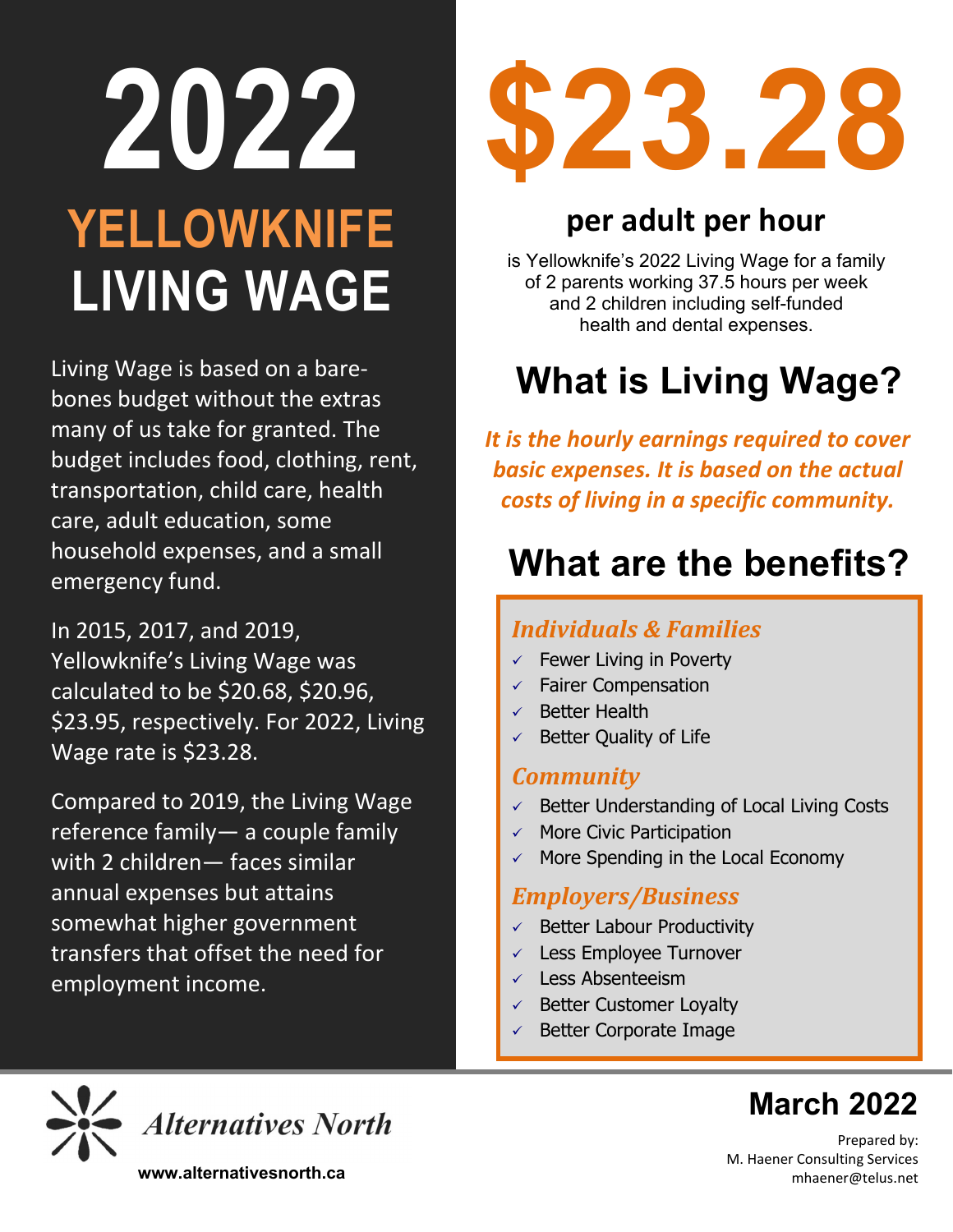# **How was Yellowknife's Living Wage calculated?**

The *Canadian Living Wage Framework* (CLWF) developed by Vibrant Communities Canada was used as a guide for Yellowknife's 2022 Living Wage calculation.



### **Annual Expenses**

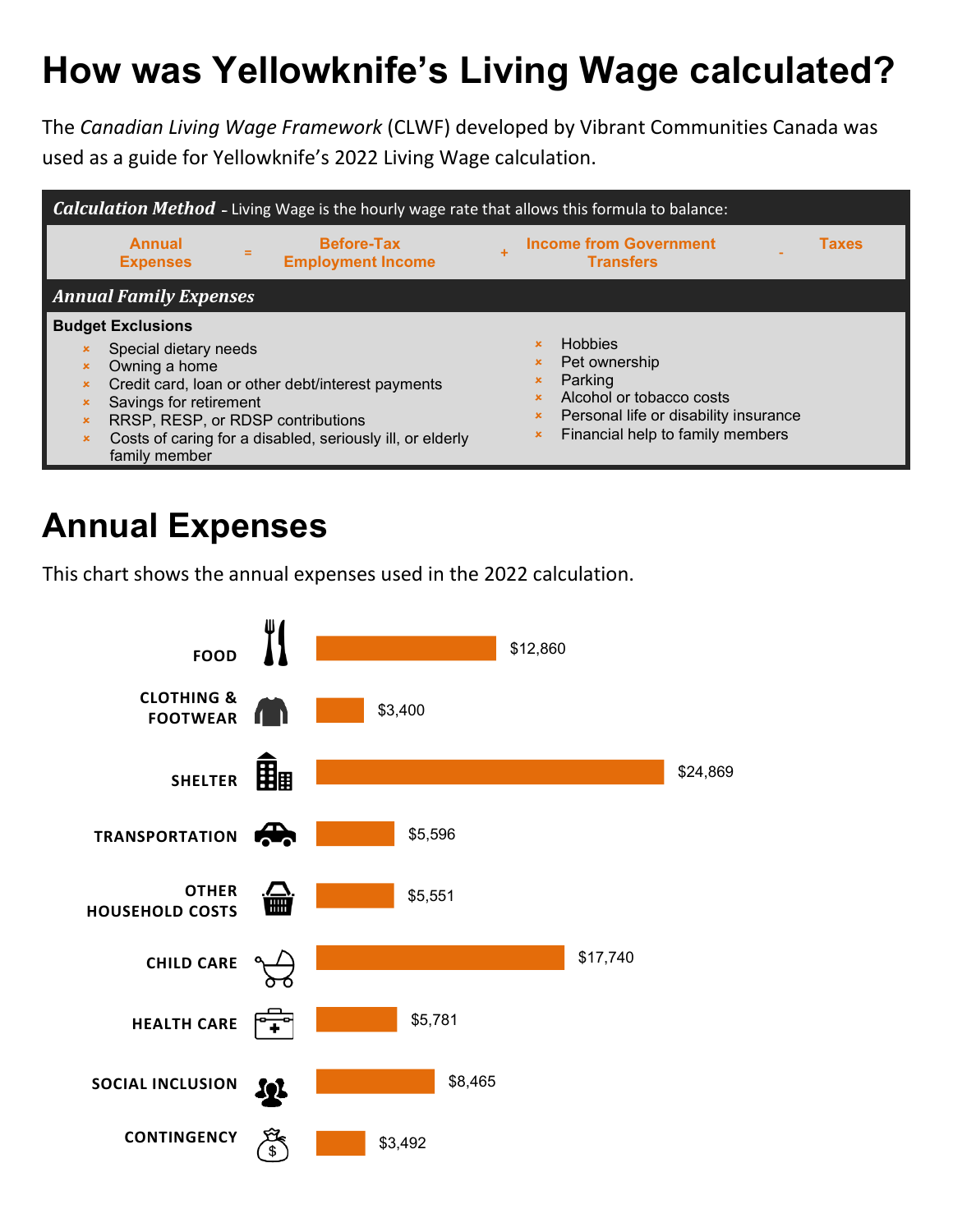# **2022 FORT SMITH LIVING WAGE**

Living Wage is based on a barebones budget without the extras many of us take for granted. The budget includes food, clothing, rent, transportation, child care, health care, adult education, some household expenses, and a small emergency fund.

This is the first time that Living Wage has been estimated for Fort Smith. The resulting Living Wage rate is \$17.81.

It is important to highlight that the Fort Smith estimate is based on an Indigenous family (the most common household demographic) that has access to child care and health benefit programs that nonindigenous families cannot access. Access to these programs results in lower expenses and, in turn, a lower Living Wage rate.



## **per adult per hour**

is Fort Smith's 2022 Living Wage for an Indigenous family of 2 parents working 37.5 hours per week and 2 children

# **What is Living Wage?**

*It is the hourly earnings required to cover basic expenses. It is based on the actual costs of living in a specific community.*

## **What are the benefits?**

#### *Individuals & Families*

- $\checkmark$  Fewer Living in Poverty
- $\checkmark$  Fairer Compensation
- $\checkmark$  Better Health
- $\checkmark$  Better Quality of Life

#### *Community*

- $\checkmark$  Better Understanding of Local Living Costs
- $\checkmark$  More Civic Participation
- $\checkmark$  More Spending in the Local Economy

#### *Employers/Business*

- $\checkmark$  Better Labour Productivity
- $\checkmark$  Less Employee Turnover
- $\checkmark$  Less Absenteeism
- $\checkmark$  Better Customer Loyalty
- $\checkmark$  Better Corporate Image



## **March 2022**

Prepared by: M. Haener Consulting Services **www.alternativesnorth.ca** mhaener@telus.net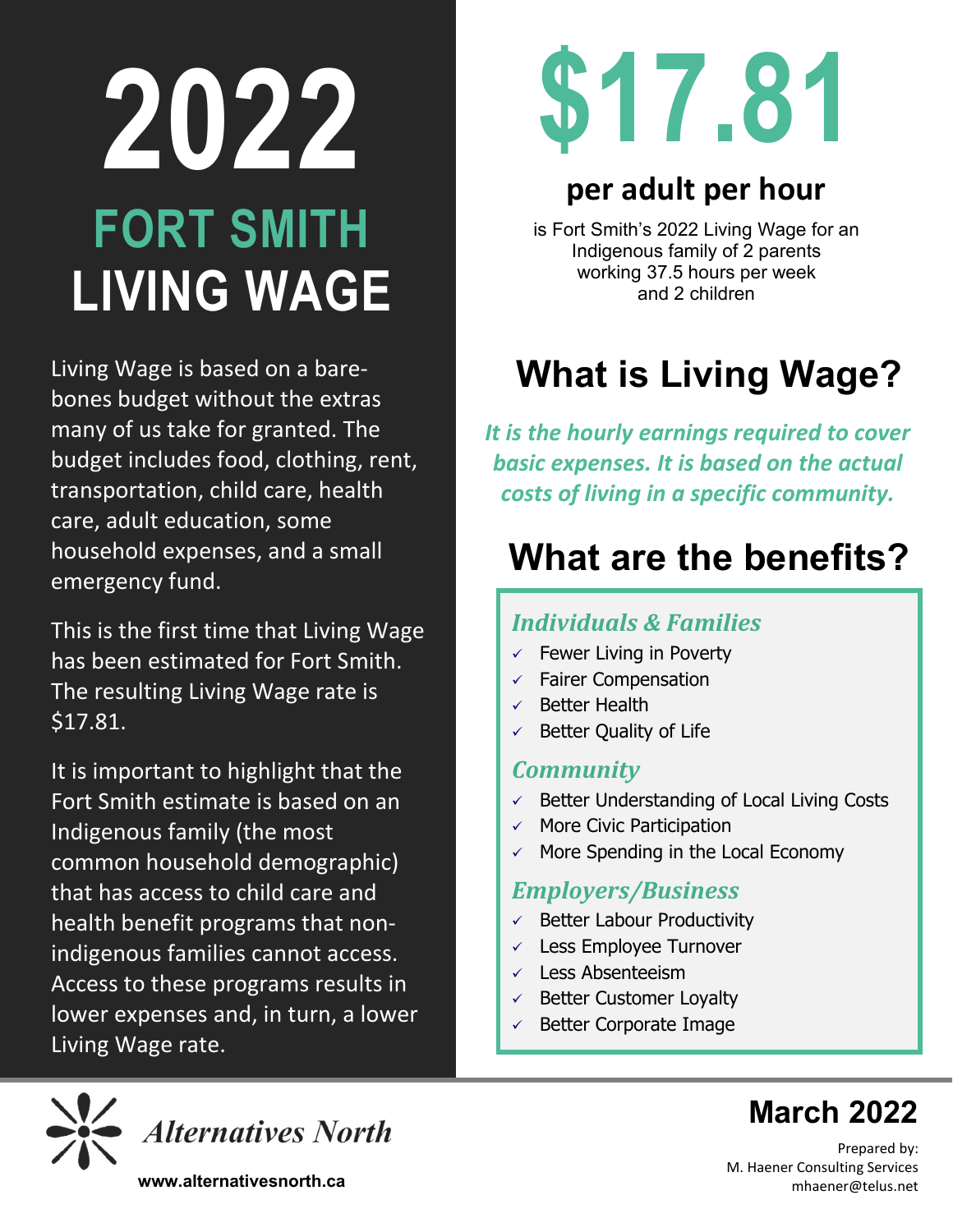# **How was Fort Smith's Living Wage calculated?**

The *Canadian Living Wage Framework* (CLWF) developed by Vibrant Communities Canada was used as a guide for Fort Smith's 2022 Living Wage calculation.



### **Annual Expenses**

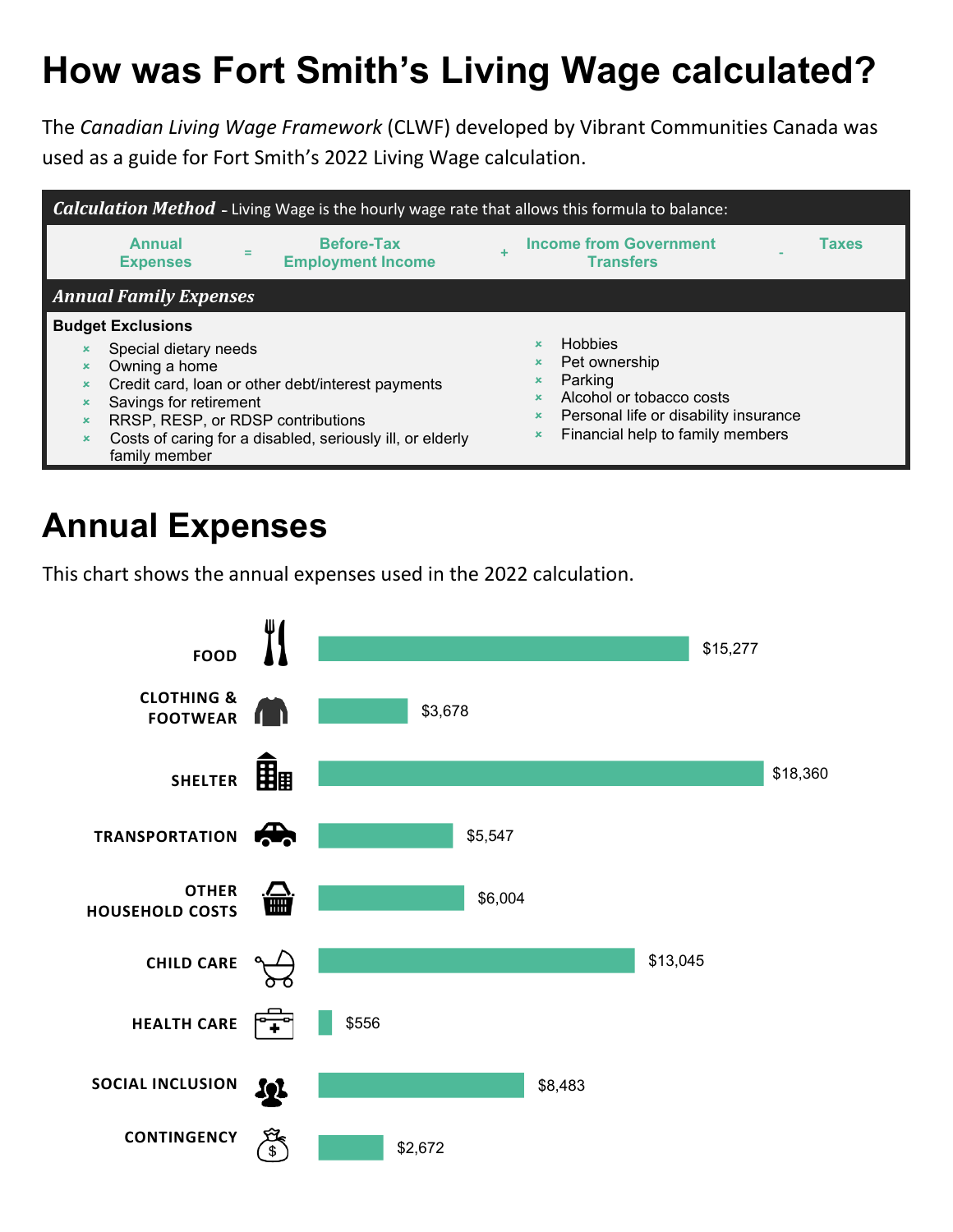# **2022 HAY RIVER LIVING WAGE**

Living Wage is based on a barebones budget without the extras many of us take for granted. The budget includes food, clothing, rent, transportation, child care, health care, adult education, some household expenses, and a small emergency fund.

In 2019, Hay River's Living Wage was calculated to be \$24.75.

The resulting 2022 Hay River Living Wage rate for a couple family with 2 children is \$21.32.

Compared to 2019, the Living Wage reference family— a couple family with 2 children— faces similar annual expenses but attains increased government transfers that offset the need for employment income.



## **per adult per hour**

is Hay River's 2022 Living Wage for a family of 2 parents working 37.5 hours per week and 2 children including self-funded health and dental expenses.

# **What is Living Wage?**

*It is the hourly earnings required to cover basic expenses. It is based on the actual costs of living in a specific community.*

# **What are the benefits?**

#### *Individuals & Families*

- $\checkmark$  Fewer Living in Poverty
- $\checkmark$  Fairer Compensation
- $\checkmark$  Better Health
- $\checkmark$  Better Quality of Life

#### *Community*

- $\checkmark$  Better Understanding of Local Living Costs
- $\checkmark$  More Civic Participation
- More Spending in the Local Economy

#### *Employers/Business*

- $\checkmark$  Better Labour Productivity
- $\checkmark$  Less Employee Turnover
- $\checkmark$  Less Absenteeism
- Better Customer Loyalty
- Better Corporate Image



**Alternatives North** 

**March 2022**

Prepared by: M. Haener Consulting Services

**www.alternativesnorth.ca** manufacture of the manufacture of the mhaener@telus.net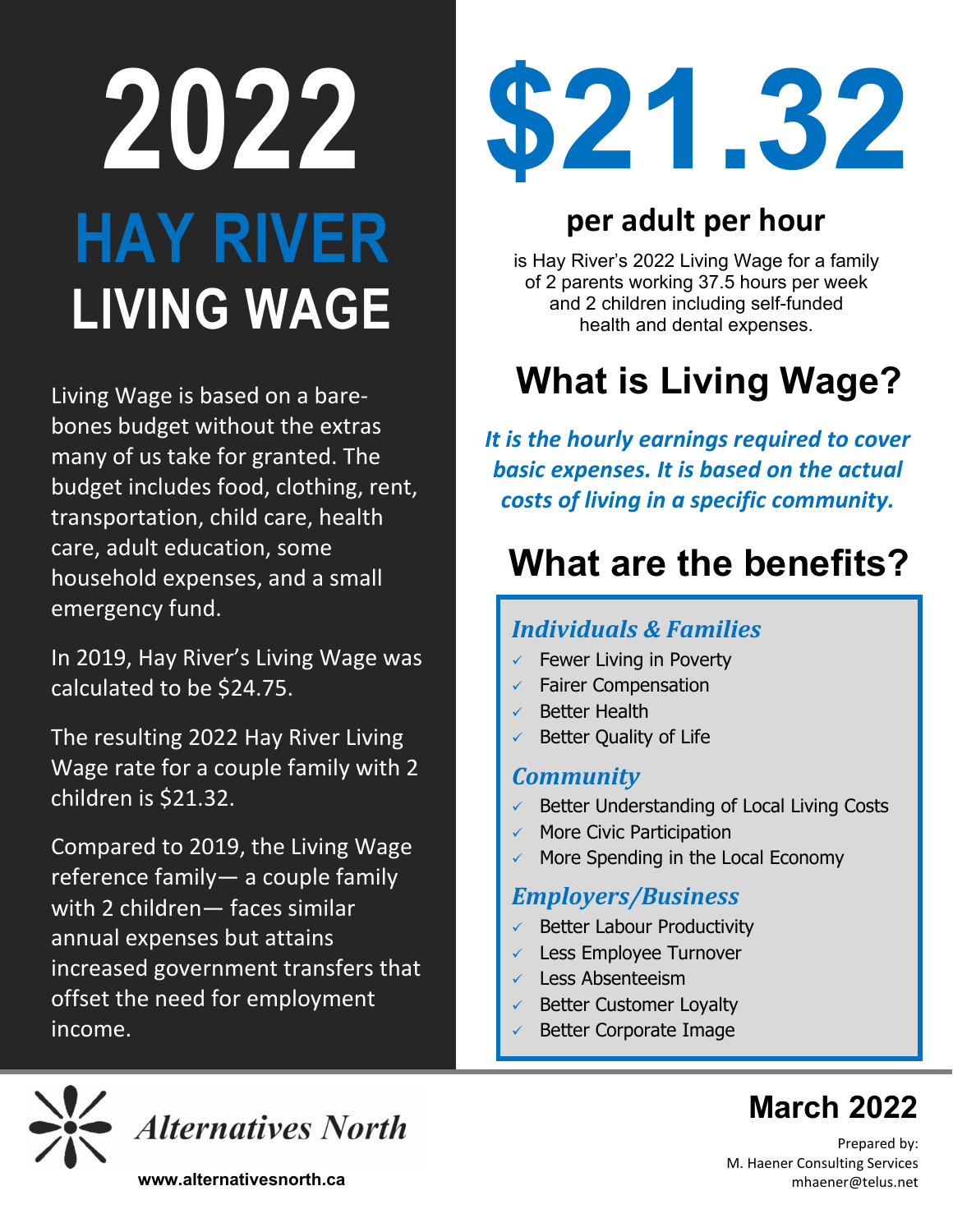# **How was Hay River's Living Wage calculated?**

The *Canadian Living Wage Framework* (CLWF) developed by Vibrant Communities Canada was used as a guide for Hay River's 2022 Living Wage calculation.



## **Annual Expenses**

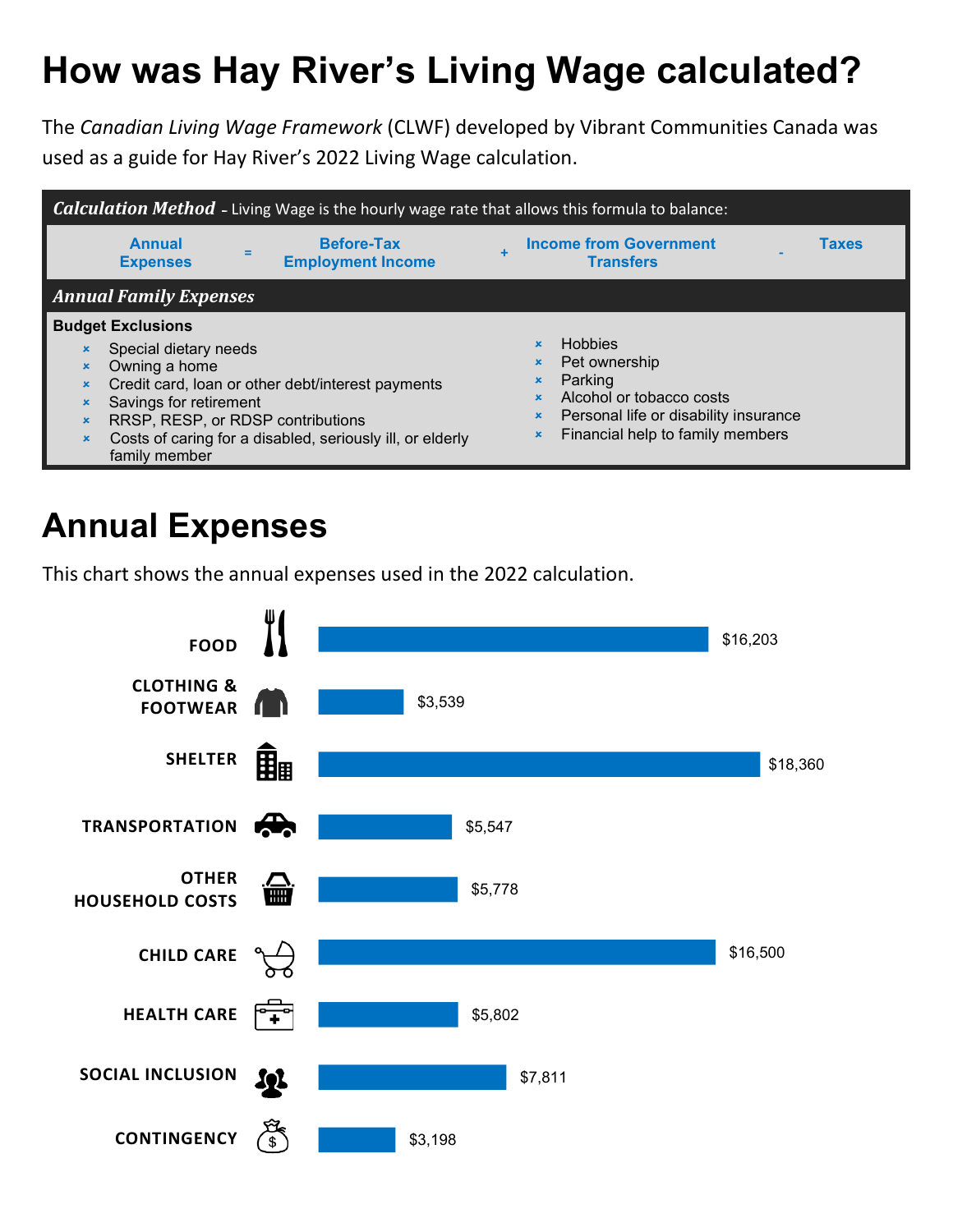# **2022 INUVIK LIVING WAGE**

Living Wage is based on a barebones budget without the extras many of us take for granted. The Living Wage budget includes food, clothing, rent, transportation, child care, health care, adult education, some household expenses, and a small emergency fund.

In 2019, the Inuvik Living Wage rate was estimated to be \$23.78.

The 2022 Inuvik Living Wage rate for a couple family with 2 children is \$22.59.

It is important to highlight that the 2019 and 2022 Living Wage rates for Inuvik are based on an Indigenous family (the most common household demographic) that has access to child care and health benefit programs that non-indigenous families cannot access.



## **per adult per hour**

is Inuvik's 2022 Living Wage for an Indigenous family of 2 parents working 37.5 hours per week and 2 children

# **What is Living Wage?**

*It is the hourly earnings required to cover basic expenses. It is based on the actual costs of living in a specific community.*

# **What are the benefits?**

#### *Individuals & Families*

- $\checkmark$  Fewer Living in Poverty
- $\checkmark$  Fairer Compensation
- $\checkmark$  Better Health
- $\checkmark$  Better Quality of Life

#### *Community*

- $\checkmark$  Better Understanding of Local Living Costs
- $\checkmark$  More Civic Participation
- More Spending in the Local Economy

#### *Employers/Business*

- $\checkmark$  Better Labour Productivity
- $\checkmark$  Less Employee Turnover
- $\checkmark$  Less Absenteeism
- Better Customer Loyalty
- Better Corporate Image



## **March 2022**

Prepared by: M. Haener Consulting Services **www.alternativesnorth.ca** match and the set of the match of the match of the mhaener  $\alpha$  telus.net